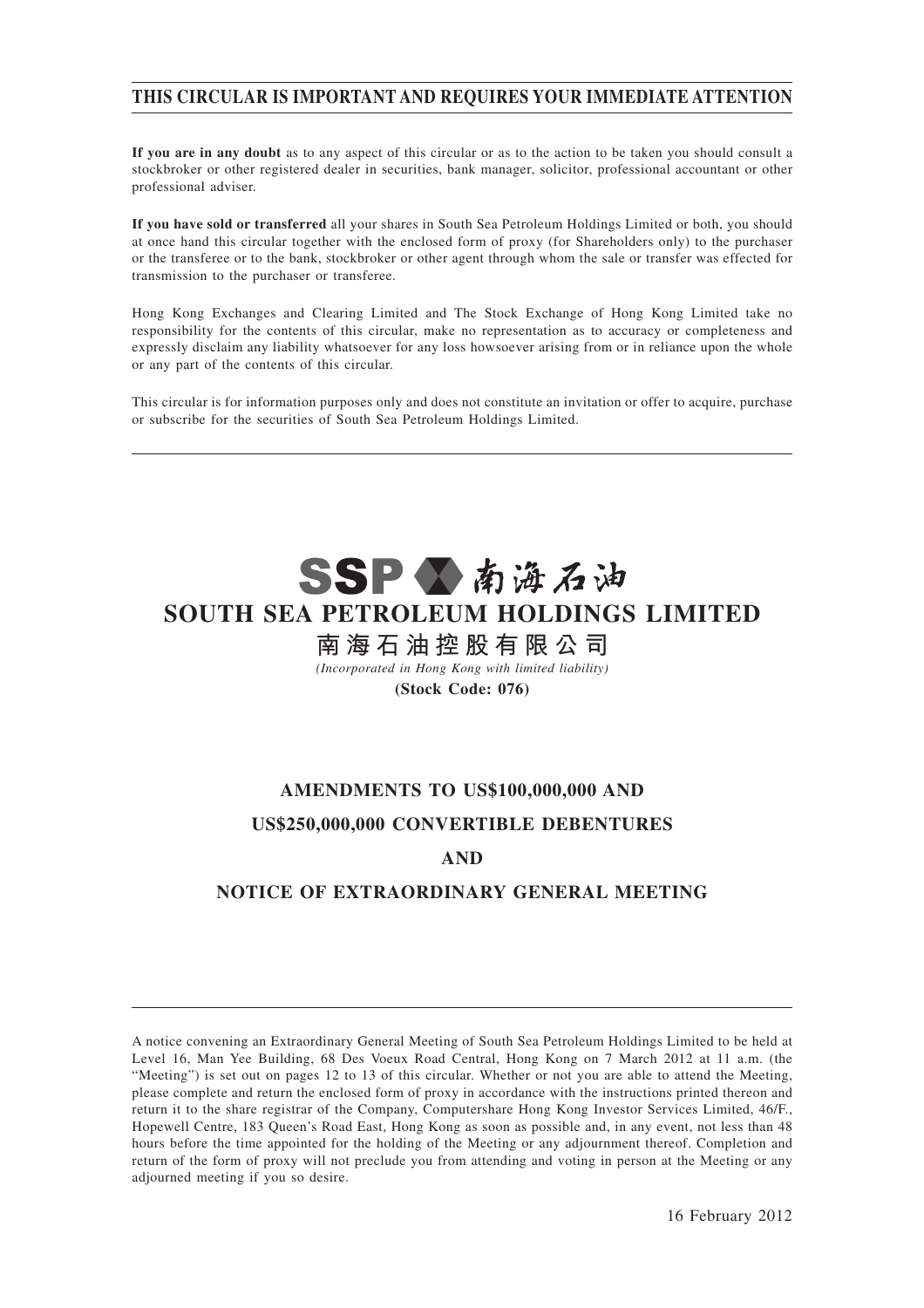# **CONTENTS**

# Page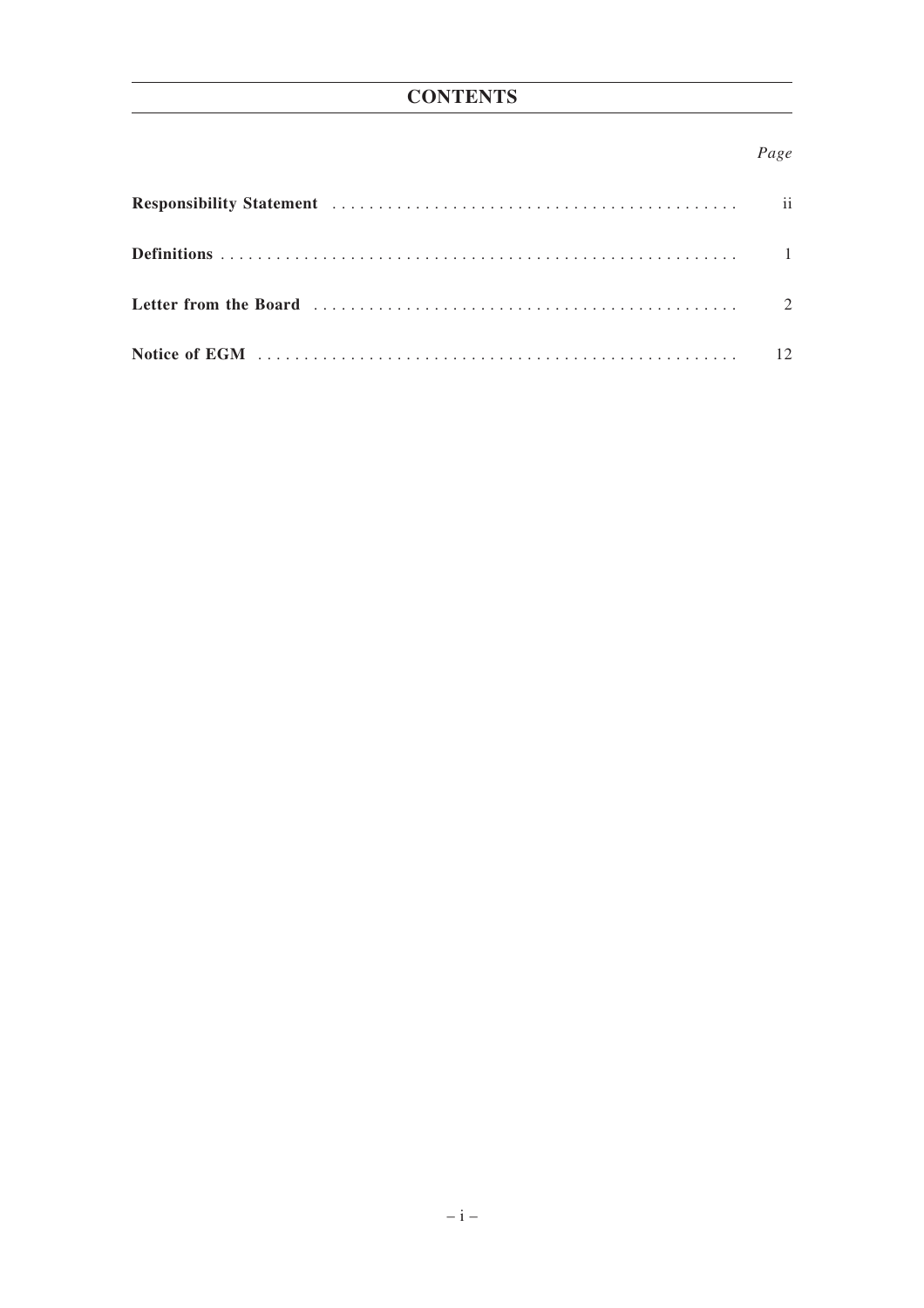# **RESPONSIBILITY STATEMENT**

This document, for which the directors of the issuer collectively and individually accept full responsibility, includes particulars given in compliance with the Rules Governing the Listing of Securities on the Stock Exchange of Hong Kong Limited for the purpose of giving information with regard to the issuer. The directors, having made all reasonable enquiries, confirm that to the best of their knowledge and belief the information contained in this document is accurate and complete in all material respects and not misleading or deceptive, and there are no other matters the omission of which would make any statement herein or this document misleading.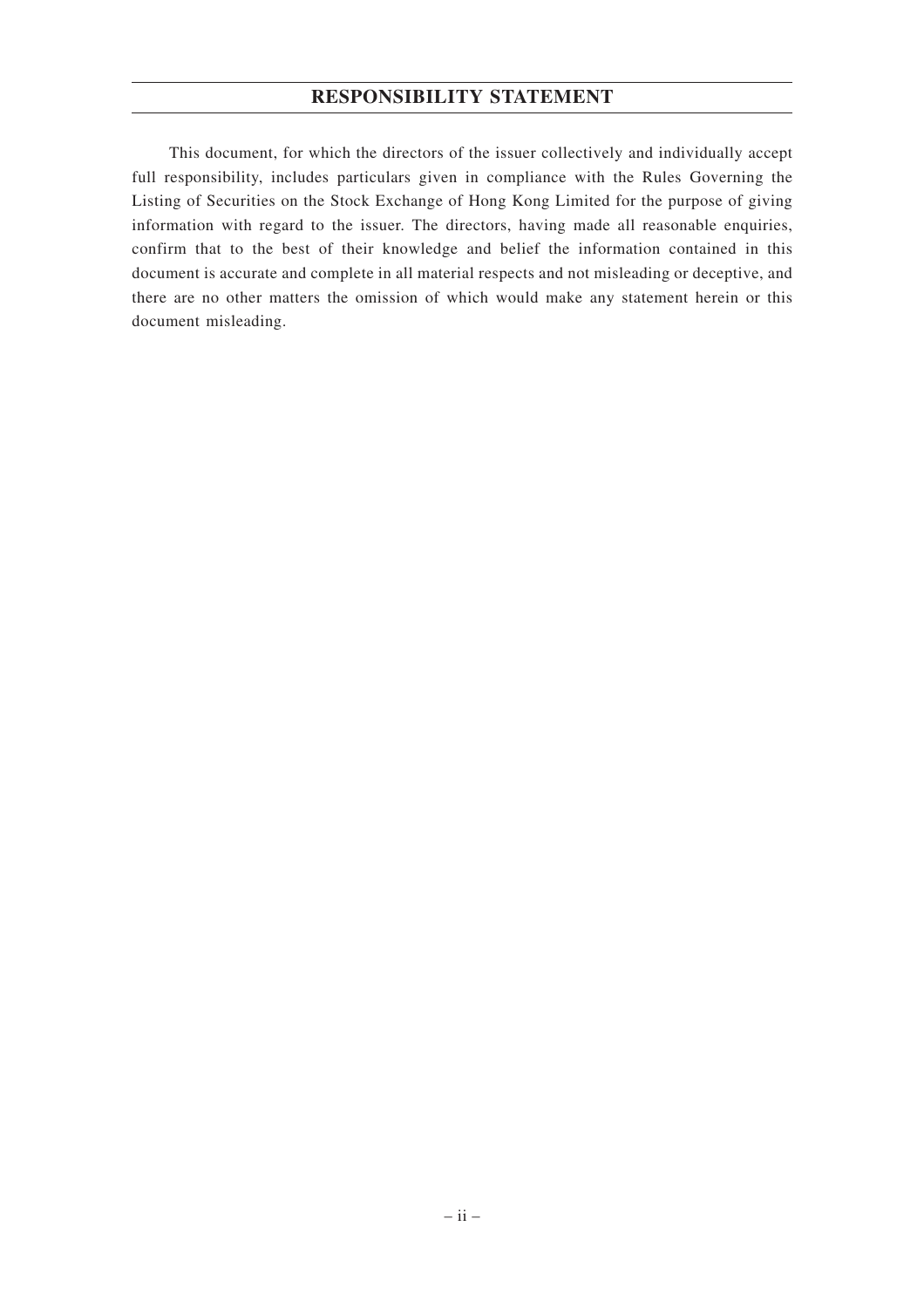# **DEFINITIONS**

*In this circular, unless the context otherwise requires, the following expressions shall have the following meanings:*

| "Amendment Agreement A"   | amendment agreement entered into between the Company<br>and Investor A on 6 January 2012                                                                            |
|---------------------------|---------------------------------------------------------------------------------------------------------------------------------------------------------------------|
| "Amendment Agreement B"   | amendment agreement entered into between the Company<br>and Investor B on 6 January 2012                                                                            |
| "Board"/"Directors"       | the board of directors of South Sea Petroleum Holdings<br>Limited                                                                                                   |
| "Company"                 | South Sea Petroleum Holdings Limited, a company<br>incorporated in Hong Kong with limited liability and the<br>securities of which are listed on the Stock Exchange |
| "EGM"                     | an extraordinary general meeting to be held and convened<br>at 11 a.m., Level 16, Man Yee Building, 68 Des Voeux<br>Road Central, Hong Kong on 7 March 2012         |
| "Group"                   | the Company and its subsidiaries                                                                                                                                    |
| "Investors"               | Kelton Capital Group Limited and their subsequent<br>debenture transferees; and RTM Financial Corp. and their<br>subsequent debenture transferees                   |
| "Investor A"              | Kelton Capital Group Limited, a private company which<br>subscribed an aggregate of US\$100,000,000 6% interest<br>convertible debentures on 9 December 2009        |
| "Investor B"              | RTM Financial Corp., a private company which<br>subscribed an aggregate of US\$250,000,000 3% interest<br>convertible debentures on 4 April 2011                    |
| "Latest Practicable Date" | 26 January 2012                                                                                                                                                     |
| "Listing Rules"           | Rules Governing the Listing of Securities on the Stock<br>Exchange                                                                                                  |
| "Share $(s)$ "            | the ordinary shares of the Company, with par value<br>US\$0.001 each                                                                                                |
| "Shareholder(s)"          | holder(s) of the existing shares of the Company                                                                                                                     |
| "Stock Exchange"          | the Stock Exchange of Hong Kong Limited                                                                                                                             |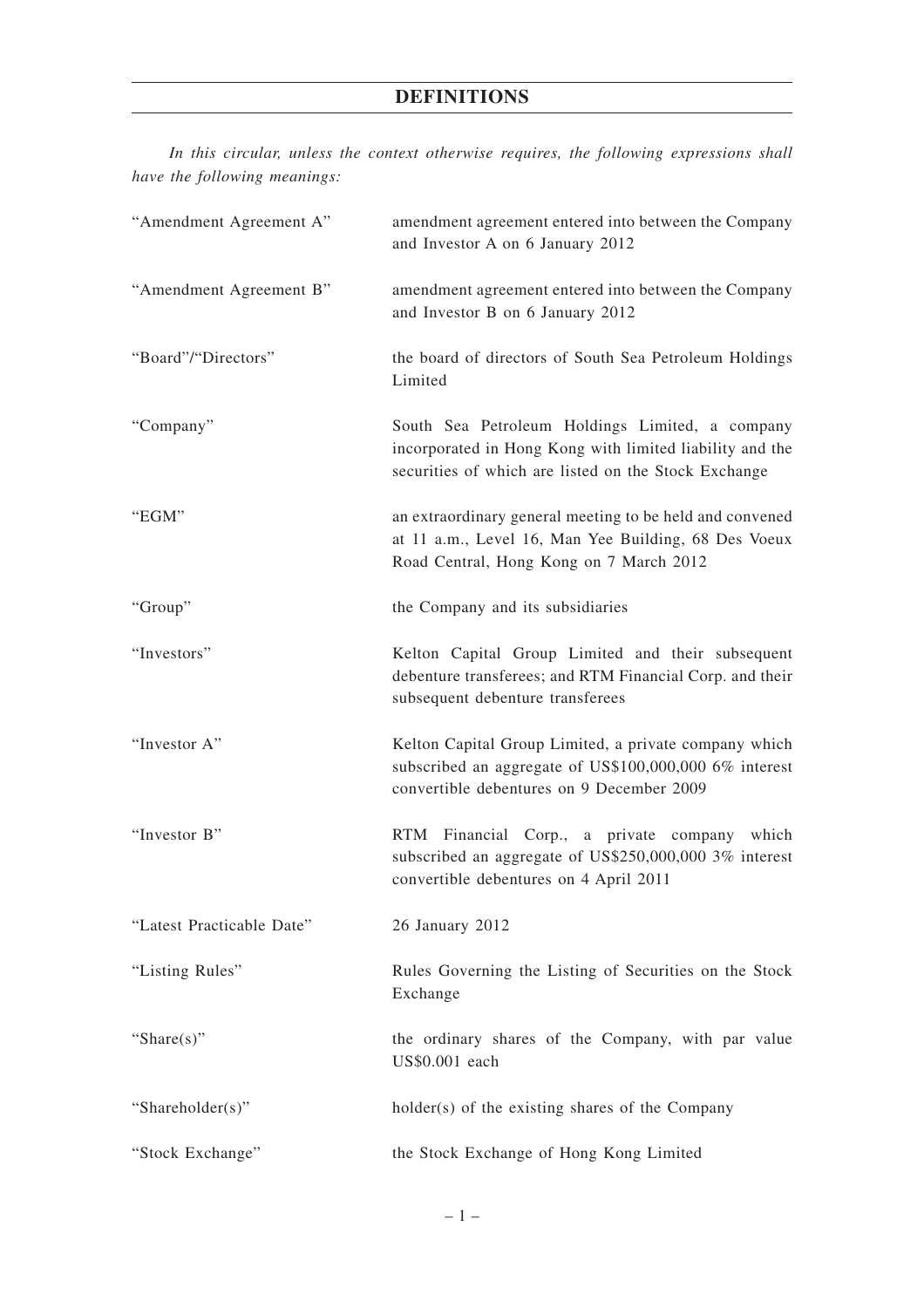# SSPV南海石油 **SOUTH SEA PETROLEUM HOLDINGS LIMITED**

**南 海 石 油 控 股 有 限 公 司** *(Incorporated in Hong Kong with limited liability)*

**(Stock Code: 076)**

*Executive Directors:* Mr. Guan Xinmin *(Chairman)* Ms. Lee Sin Pyung *(Managing Director)* Ms. Zhang Xue

*Registered Office:* Suite 504, 5/F Chinachem Tower 34-37 Connaught Road Central Hong Kong

*Independent Non-Executive Director:* Mr. Lu Ren Jie Mr. Chai Woon Chew Mr. Ho Choi Chiu

16 February 2012

*To the Shareholders*

Dear Sir or Madam,

Reference is made to the announcement dated 6 January 2012, the Directors announced that the Company entered into two amendment agreements with Investor A and Investor B, and supplementary documents (the "Supplementary Documents") were signed on 26 January 2012 to revise some terms in the amendment agreements.

The purpose of this circular is to provide you with information in relation to the Amendment Agreement A, the Amendment Agreement B (together, the "Agreements") and the Supplementary Documents, and to seek approval from the Shareholders to approve the terms in the Agreements and the Supplementary Documents. No Shareholders have a material interest in the Agreements, therefore no Shareholders will be required to abstain from voting at the **EGM** 

#### **1. US\$100,000,000 6% CONVERTIBLE DEBENTURES**

#### **Background**

Reference is made to the announcements dated 9 December 2009 and 2 June 2010, and the circular dated 18 December 2009. On 9 December 2009, the Company entered into a subscription agreement with Investor A for an aggregate amount of US\$100,000,000 6% interest convertible debentures due 2015. Under the subscription agreement, the conversion price of the convertible debentures shall be HK\$3.875 (or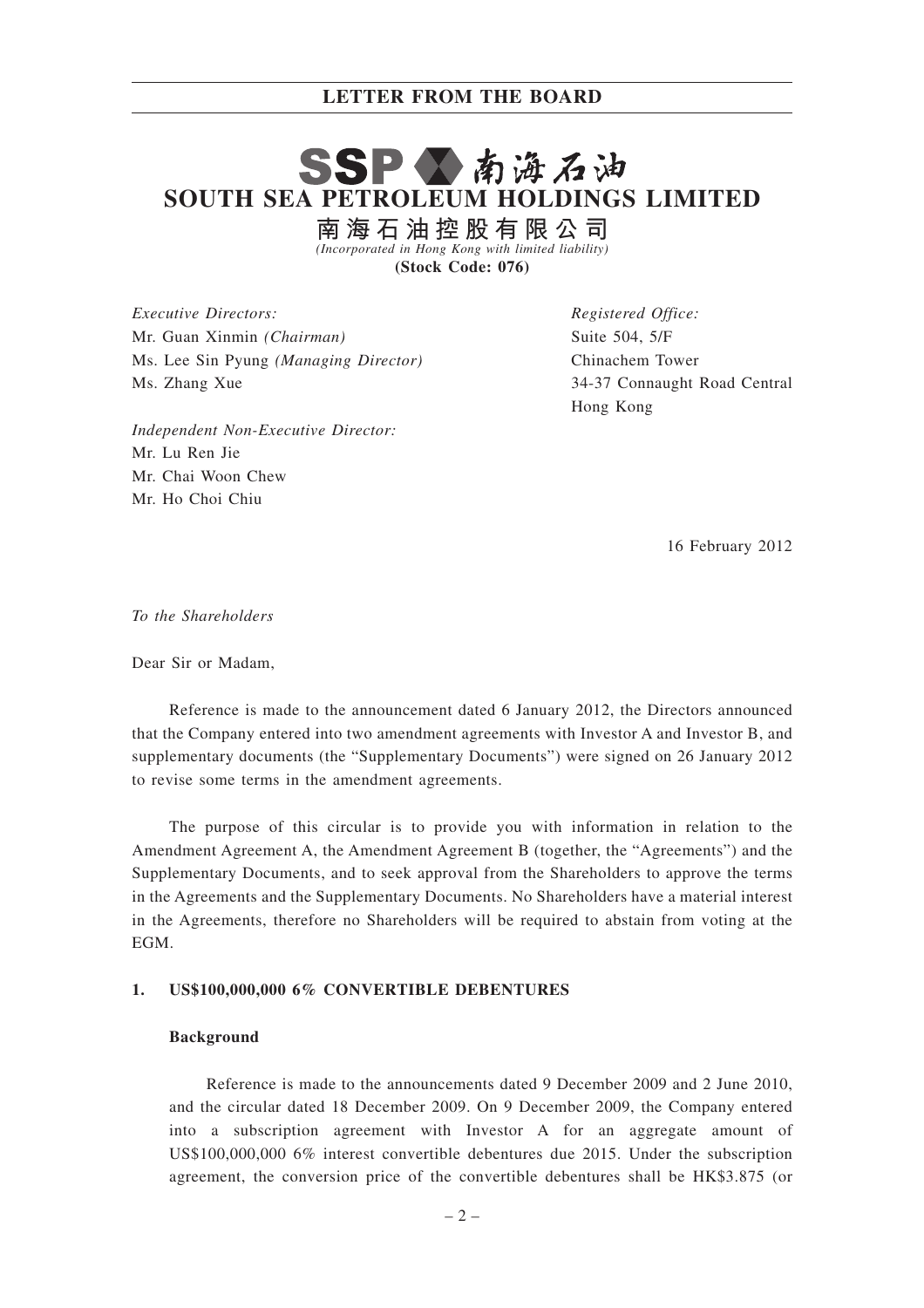US\$0.50, the then par value of the Company's Shares before the completion of capital reduction effective on 9 November 2011). As at the Latest Practicable Date, Investor A has invested approximately US\$41,460,294, and has converted approximately US\$41,283,653 debentures (and there is approximately US\$58,716,347 outstanding debentures).

### **Amendments**

Three amendments were made in the Amendment Agreement A:

- (1) the interest rate be changed from  $6\%$  to  $3\%$  per annum;
- (2) the conversion price shall be adjusted from HK\$3.875 (fixed price) to the market share price, i.e. 90% of the average closing price of the Shares of any five  $(5)$  consecutive trading days (as selected by the debenture holder $(s)$ ) within sixty (60) trading days immediately prior to the conversion date, but in any case the conversion price shall not be lower than HK\$0.10 per Share; and the total number of conversion Shares (for the whole US\$100,000,000 debentures) will not exceed 3,000,000,000 Shares (of which 83,100,000 Shares have been issued and allotted as at the Latest Practicable Date, therefore 2,916,900,000 new Shares can be issued and allotted under the Amendment Agreement A); and
- (3) be changed from flexible payment schedule to specific payment day, i.e Investor A will complete the payment for US\$100,000,000 debentures (by one or more installments) on or before 31 December 2013.

Suppose a debenture holder elects from 16 January 2012 to 20 January 2012 as the five consecutive trading days to convert the Shares and 90% of the average of the closing price of the Shares of the five consecutive trading days will be HK\$0.226, which is:

- (i) a discount of approximately 16.29% over the closing price of HK\$0.270 per Share as quoted on the Stock Exchange on 26 January 2012, being the Latest Practicable Date;
- (ii) a discount of approximately 9.96% over the average closing price of HK\$0.251 per Share as quoted on the Stock Exchange over the five consecutive trading days immediately prior to the Latest Practicable Date;
- (iii) a discount of approximately 4.64% over the average closing price of HK\$0.237 per Share as quoted on the Stock Exchange over the ten consecutive trading days immediately prior to the Latest Practicable Date.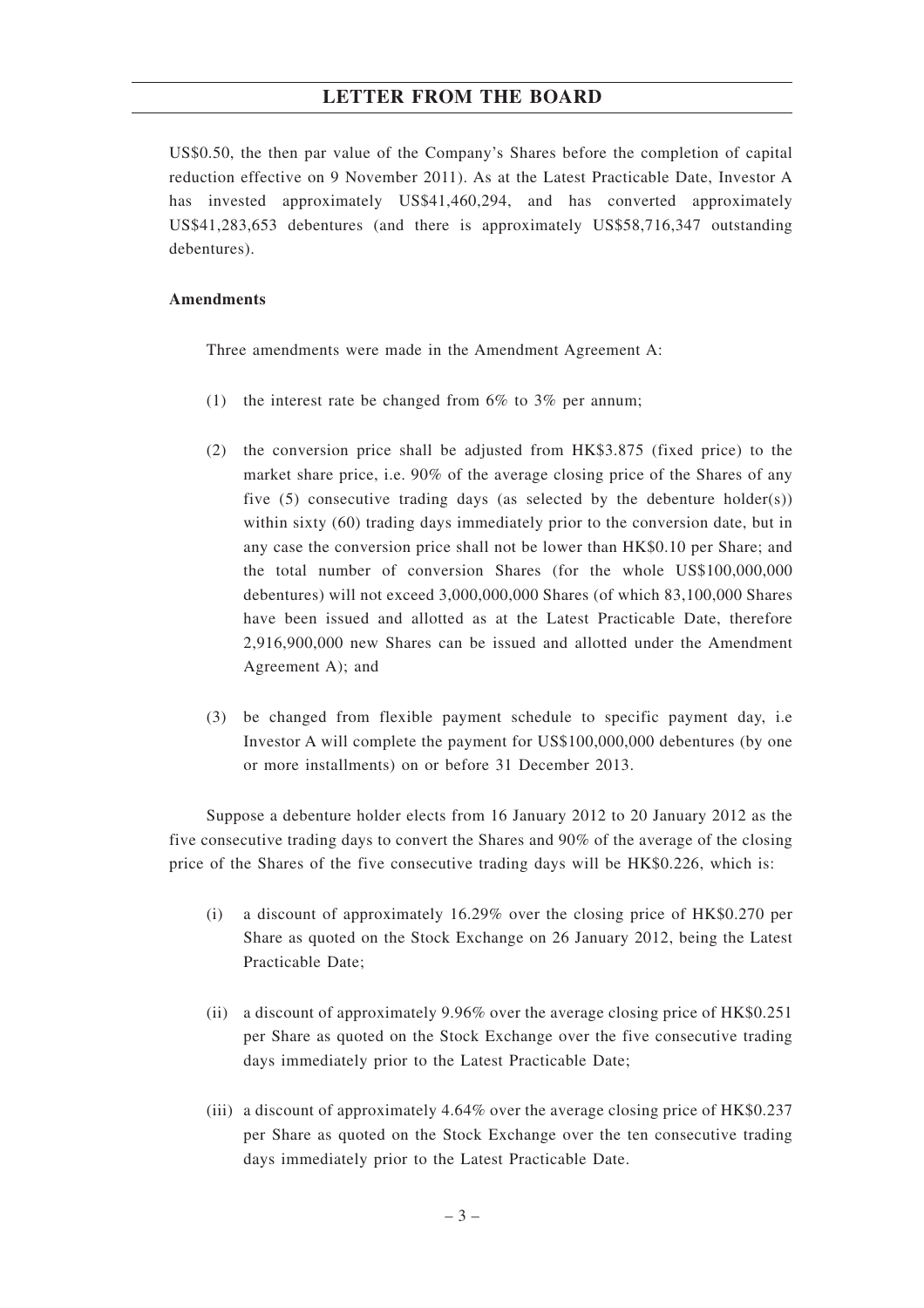Suppose a debenture holder converts the debenture at the floor price of HK\$0.10 per Share, which is:

- (i) a discount of approximately 62.96% over the closing price of HK\$0.270 per Share as quoted on the Stock Exchange on 26 January 2012, being the Latest Practicable Date;
- (ii) a discount of approximately 60.16% over the average closing price of HK\$0.251 per Share as quoted on the Stock Exchange over the five consecutive trading days immediately prior to the Latest Practicable Date;
- (iii) a discount of approximately 57.80% over the average closing price of HK\$0.237 per Share as quoted on the Stock Exchange over the ten consecutive trading days immediately prior to the Latest Practicable Date.

Suppose debenture holders convert the outstanding debentures of US\$58,716,347 into Shares at HK\$0.10, with 2,916,900,000 new Shares are converted, approximately US\$37,396,153 debentures will be converted into new Shares and the remaining principal of approximately US\$21,320,194 will be returned to Investor A or any subsequent debenture holders within ten days from the maturity date of 9 December 2015.

#### **Terms that remain unchanged**

Save for the above, the terms in the subscription agreement of 9 December 2009 remain unchanged, including (but not limited to):

#### *Conversion*

Debenture holder(s) shall have the right to convert the principal amount of the convertible debentures in whole or in part in multiples of HK\$10,000 into the new Shares at the prescribed conversion price within the conversion period. The new Shares will rank pari passu in all respects with the existing Shares in issue.

#### *Voting rights of debenture holder(s)*

Debenture holder(s) do(es) not have any voting rights in Shareholders' meetings of the Company.

#### *Payment terms of convertible debentures*

Pursuant to the subscription agreement dated 9 December 2009, no early redemption is allowed. The Company shall pay back the remaining principal amount after conversion to the debenture holders within ten (10) days from the maturity date.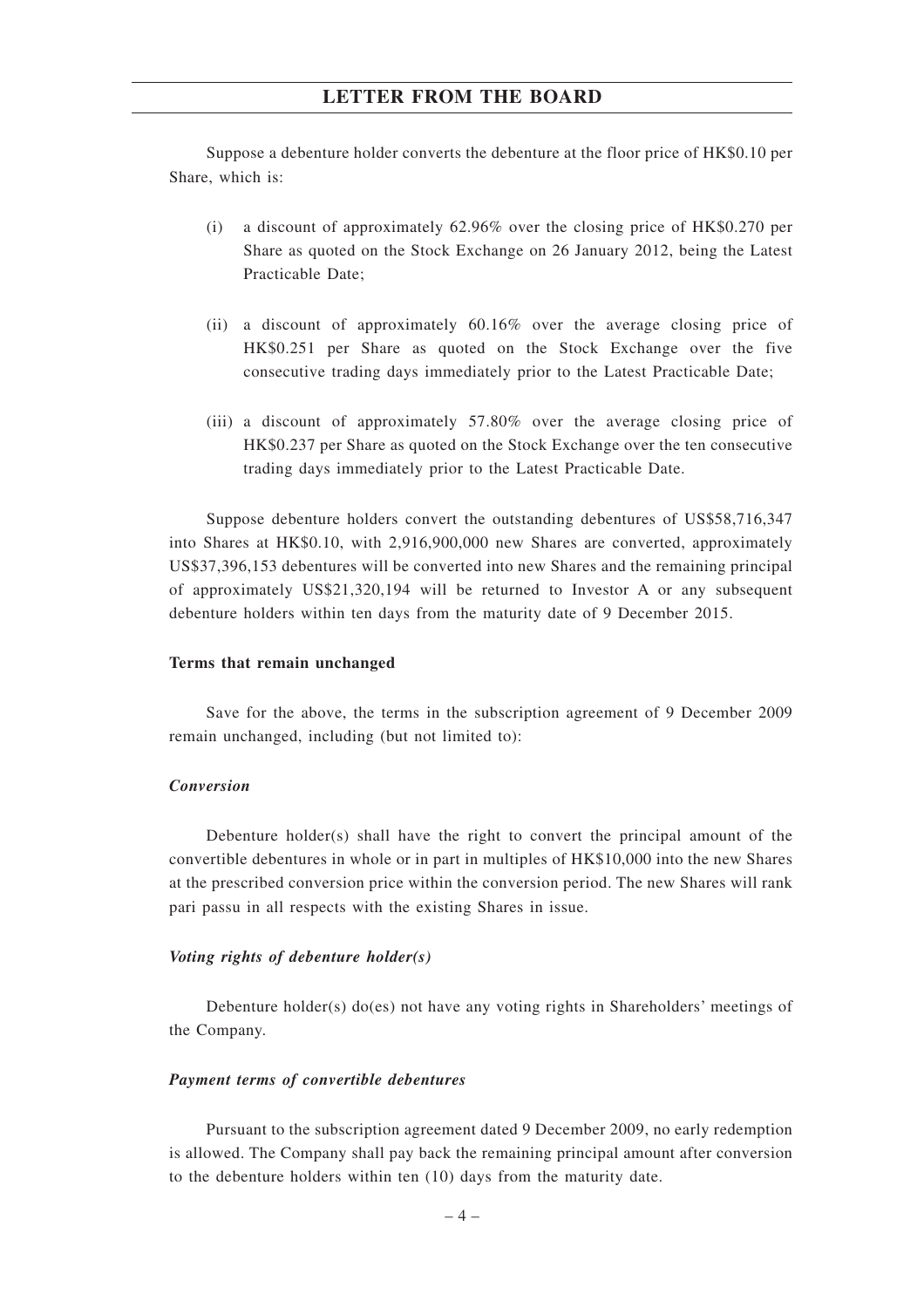#### *Transfer of convertible debentures*

The convertible debentures will not be listed on the Stock Exchange or any other stock exchanges outside Hong Kong. It may only be assigned or transferred to associates of Investor A or such other transferees approved in advance by the Company. The Company will disclose to the Stock Exchange should any convertible debentures are transferred to any connected persons (as defined under the Listing Rules) of the Group immediately upon the Company becoming aware of such transfer.

#### **2. US\$250,000,000 3% CONVERTIBLE DEBENTURES**

#### **Background**

Reference is made to the announcement dated 4 April 2011 and the circular dated 18 April 2011. On 4 April 2011, the Company entered into a subscription agreement with Investor B for US\$250,000,000 3% interest 10-year convertible debentures due 2021. Shareholders gave a special mandate on 11 May 2011 that a maximum number of 500,000,000 new Shares that can be issued and allotted. The calculation was based on the then par value of US\$0.50 of the Company's Shares. As of the Latest Practicable Date, Investor B has invested approximately US\$12,803,846 and has converted approximately US\$11,308,974 debentures and there is approximately US\$238,691,026 outstanding debentures.

#### **Amendments**

Three amendments were made in the Amendment Agreement B:

- 1) the conversion price remains the same that it should be 90% of the average closing price of the Shares of any five (5) consecutive trading days (as selected by the debenture holder(s)) within sixty (60) trading days immediately prior to the conversion date, and a new condition was added that the conversion price shall in any case not be lower than HK\$0.10 per Share; and
- (2) the total number of conversion Shares (for the whole US\$250,000,000 debentures) will not exceed 7,500,000,000 Shares (of which 255,100,986 Shares have been issued and allotted as at the Latest Practicable Date, therefore 7,244,899,014 new Shares can be issued and allotted under the Amendment Agreement B); and
- (3) be changed from flexible payment schedule to specific payment day, i.e. the Investor B will complete the payment for US\$250,000,000 debentures (by one or more installments) on or before 31 December 2014.

Suppose debenture holders convert the outstanding debentures of US\$238,691,026 into Shares at HK\$0.10, with 7,244,899,014 new Shares are converted, approximately US\$92,883,320 debentures will be converted into new Shares and the remaining principal of approximately US\$145,807,706 will be returned to Investor B or any subsequent debenture holders anytime before the maturity date of 4 April 2021.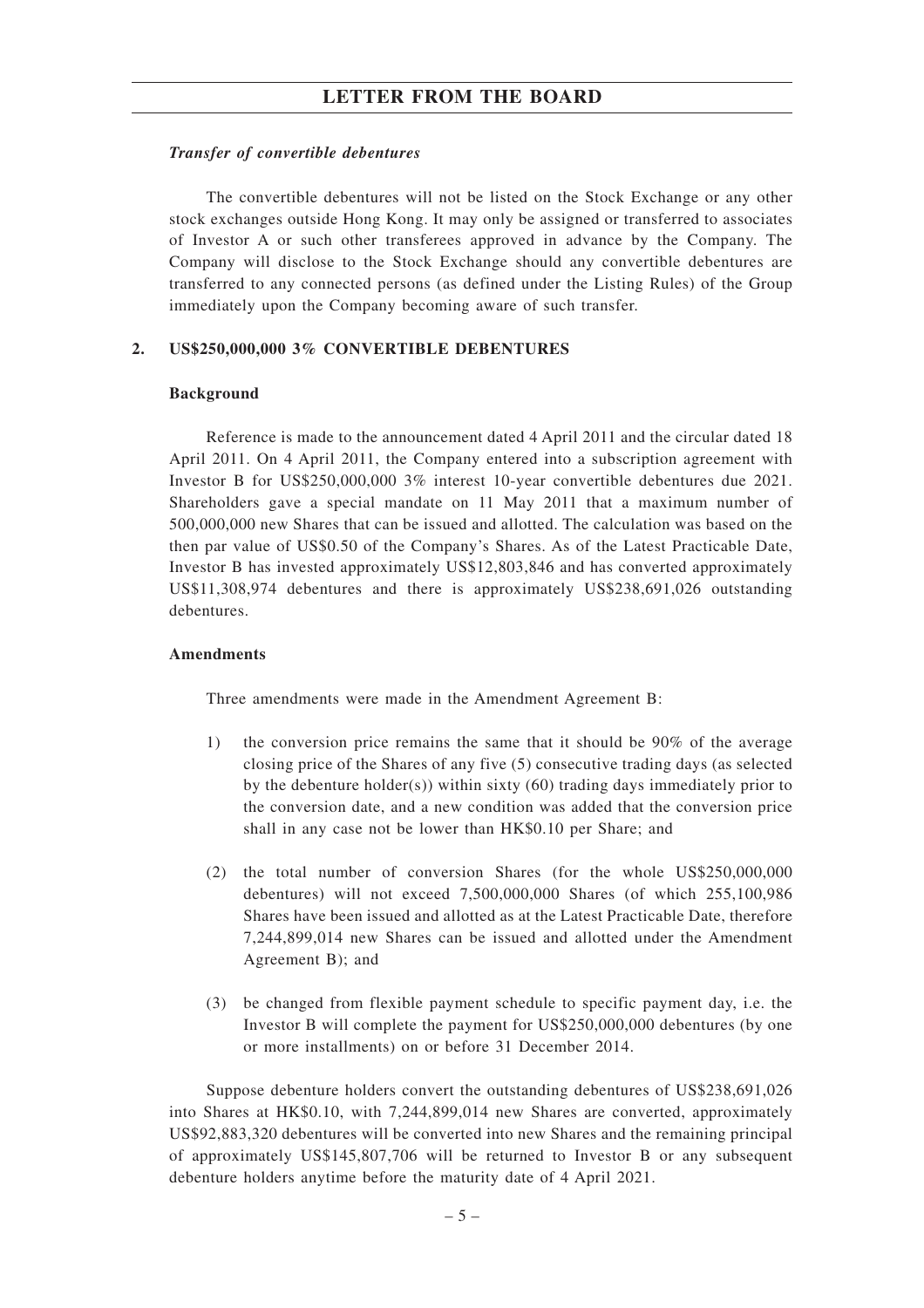#### **Terms that remain unchanged**

Save for the above, the terms in the subscription agreement of 4 April 2011 remain unchanged, including (but not limited to):

### *Conversion*

Debenture holder(s) shall have the right to convert the principal amount of the convertible debentures in whole or in part in multiples of HK\$10,000 into the new Shares at the prescribed conversion price within the conversion period. The new Shares will rank pari passu in all respects with the existing Shares in issue.

#### *Voting rights of debenture holders*

Debenture holders do not have any voting rights in Shareholders' meetings of the Company.

#### *Payment terms of convertible debentures*

The Company may at any time between the issue date of the convertible debentures and the maturity date to redeem whole or any part of debenture. The amount to be paid by the Company shall be 112% of the outstanding principal amount of the convertible debentures.

#### *Transfer of convertible debentures*

The convertible debentures will not be listed on the Stock Exchange or any other stock exchanges outside Hong Kong. It may only be assigned or transferred to associates of Investor B or such other transferees approved in advance by the Company. The Company will disclose to the Stock Exchange should any convertible debentures are transferred to any connected persons (as defined under the Listing Rules) of the Group immediately upon the Company becoming aware of such transfer.

Completion of the Amendment Agreements is subject to:

- 1. the Shareholders granting their special mandates to the Directors to issue the new Shares;
- 2. the Listing Committee of the Stock Exchange granting approval for listing of, and permission to deal in, the new Shares.

Pursuant to the Amendment Agreements, no long stop date is set as a condition precedent.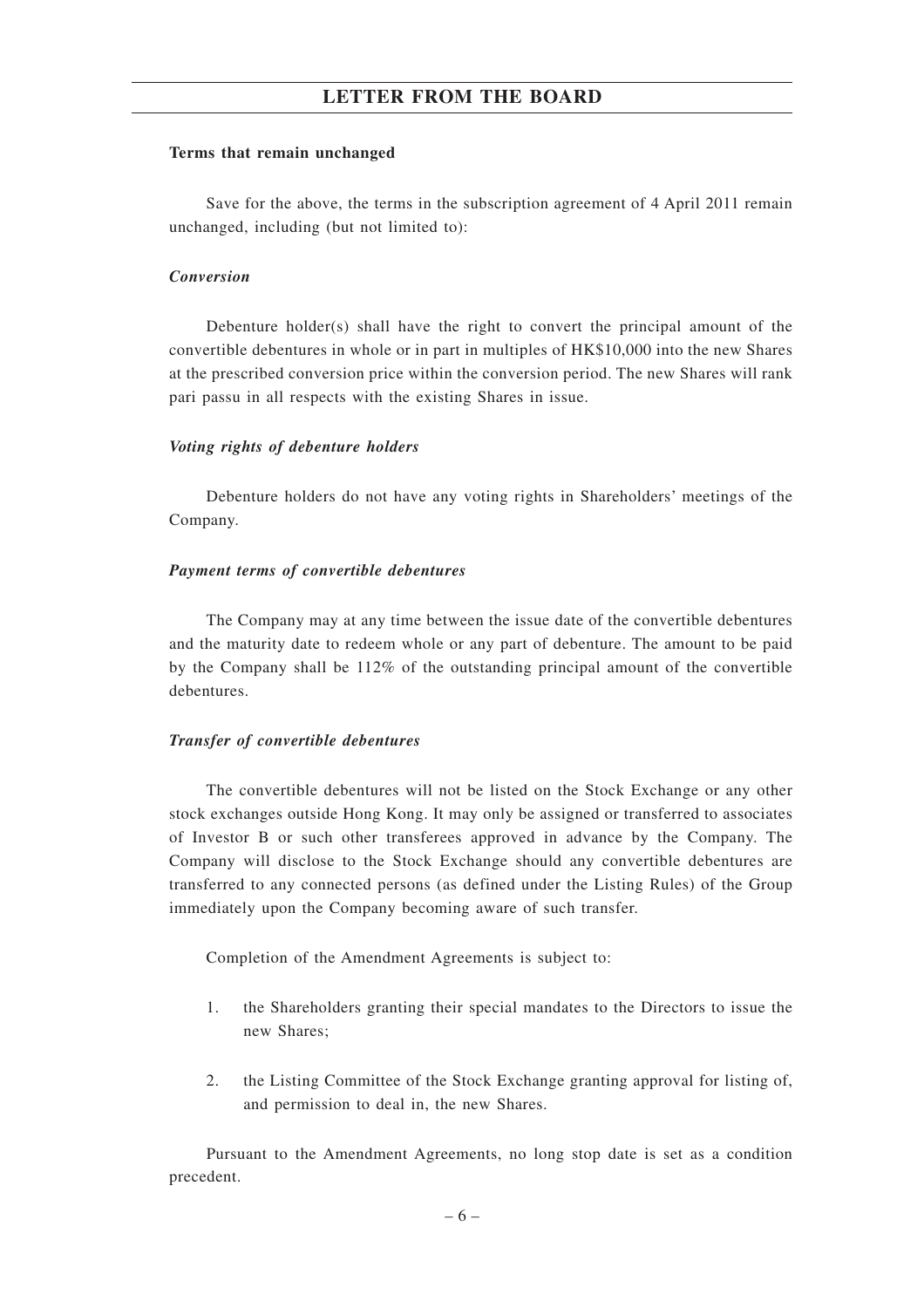#### **3. SIGNIFICANT RESTRICTIONS FOR DEBENTURE HOLDERS**

There are two significant restrictions for Investors and any subsequent debenture holders:

- 1. Under the Agreements, the Investors and their subsequent transferees of the debentures shall not hold more than 5% of the Shares of the Company. If any debenture holders holding more than 5% after any conversion, they have to sell part of their shares in the open market or transfer the same to third parties to ensure their shareholding remain below 5%. Therefore, no substantial shareholders (as defined under the Listing Rules) will be introduced to the Company.
- 2. A conversion restriction has been added to the Supplementary Documents that the Investors and their subsequent transferees of the debentures are prohibited from exercising their conversion rights if any conversion will cause the public float of the Company fall below 25%, in order that the Company must maintain its minimum public float at all time.

# **4. DILUTION EFFECT BASED ON THE ASSUMPTION THAT THE INVESTORS FULLY CONVERT THE DEBENTURES INTO SHARES WITHOUT THE 5% SHAREHOLDING LIMITATION**

For the whole US\$100,000,000 debentures, the Shares to be issued and allotted will not exceed 3,000,000,000 Shares (of which 83,100,000 Shares have been issued and allotted as at the Latest Practicable Date, therefore 2,916,900,000 new Shares can be issued and allotted under the Amendment Agreement A). Assuming the debentures are fully exercised and converted, 2,916,900,000 new Shares to be issued will represent 484.90% of the existing issued share capital of the Company as of the Latest Practicable Date, and represent 82.90% of the issued shares as enlarged by the issue of the 2,916,900,000 new Shares.

For the whole US\$250,000,000 debentures, the Shares to be issued and allotted will not exceed 7,500,000,000 (of which 255,100,986 Shares have been issued and allotted as at the Latest Practicable Date, therefore 7,244,899,014 new Shares can be issued and allotted under the Amendment Agreement B). Assuming the debentures are fully exercised and converted, 7,244,899,014 new Shares to be issued will represent 1,204.40% of the existing issued share capital of the Company as of the Latest Practicable Date, and represent 92.33% of the issued shares as enlarged by the issue of the 7,244,899,014 new Shares.

Despite there will be a dilution effect to existing Shareholders , the dilution impact will be reflected in a progressive way over a long period of time, i.e. different debenture holders will elect to sell their Shares in open market in different time in different amount over several years of time. Issue of convertible debentures is the most convenient way to obtain cash funding in the current financial situation.

The following tables are assumptions without the 5% shareholding limitation for illustrative purpose only. In any case, the Company will maintain the 25% minimum public float requirement under the Listing Rules.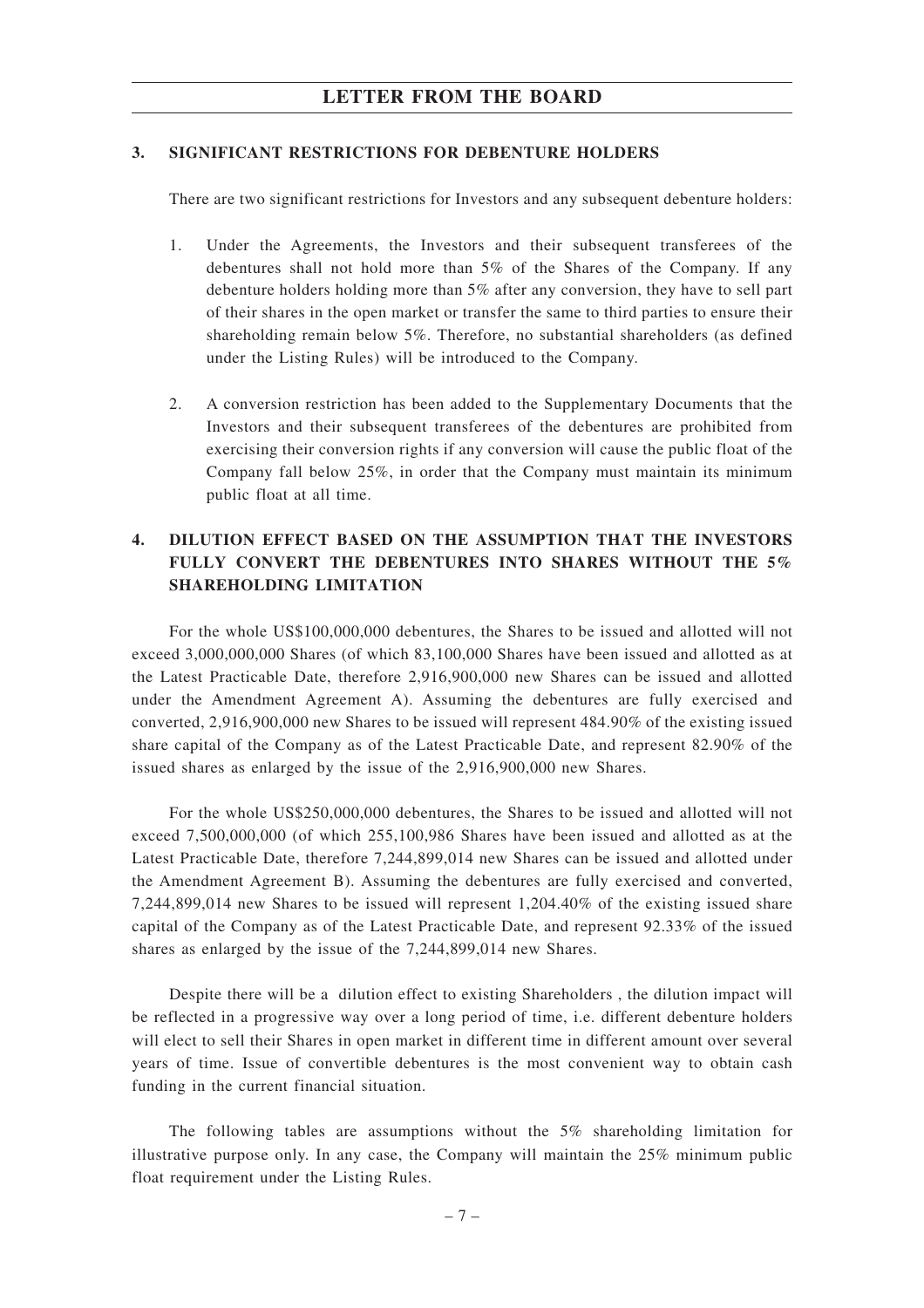Assumption 1: Holders of US\$100,000,000 convertible debentures fully convert their debentures into Shares:

|              |                                                                                                                                                    | Immediately before the<br>debentures be converted into<br>any new Shares<br>Number of |          | Assuming Investor A (or any of<br>its subsequent transferees) fully<br>convert the outstanding<br>US\$58,716,347 out of an<br>aggregate of US\$100,000,000<br>convertible debentures<br>Number of |        |
|--------------|----------------------------------------------------------------------------------------------------------------------------------------------------|---------------------------------------------------------------------------------------|----------|---------------------------------------------------------------------------------------------------------------------------------------------------------------------------------------------------|--------|
|              |                                                                                                                                                    | <b>Shares</b>                                                                         | $\%$     | <b>Shares</b>                                                                                                                                                                                     | $\%$   |
| 1.           | Investor A (or any of its<br>subsequent transferees) of the<br>outstanding US\$58,716,347 out<br>of an aggregate of<br>US\$100,000,000 convertible |                                                                                       |          |                                                                                                                                                                                                   |        |
|              | debentures                                                                                                                                         | $\left( \right)$                                                                      | $\theta$ | 2,916,900,000                                                                                                                                                                                     | 82.90  |
| 2.           | Public                                                                                                                                             | 601,534,730                                                                           | 100.00   | 601,534,730                                                                                                                                                                                       | 16.71  |
| <b>Total</b> |                                                                                                                                                    | 601,534,730                                                                           | 100.00   | 3,518,434,730                                                                                                                                                                                     | 100.00 |

Assumption 2: Holders of US\$250,000,000 convertible debentures fully convert their debentures into Shares:

|                  |                                                                                                                                                     | Immediately before the<br>debentures be converted into<br>any new Shares |          | Assuming Investor B (or any of<br>its subsequent transferees) fully<br>convert the outstanding<br>US\$238,691,026 out of an<br>aggregate of US\$250,000,000<br>convertible debentures |        |
|------------------|-----------------------------------------------------------------------------------------------------------------------------------------------------|--------------------------------------------------------------------------|----------|---------------------------------------------------------------------------------------------------------------------------------------------------------------------------------------|--------|
|                  |                                                                                                                                                     | Number of<br><b>Shares</b>                                               | $\%$     | Number of<br><b>Shares</b>                                                                                                                                                            | $\%$   |
| 1.               | Investor B (or any of its<br>subsequent transferees) of the<br>outstanding US\$238,691,026 out<br>of an aggregate of<br>US\$250,000,000 convertible |                                                                          |          |                                                                                                                                                                                       |        |
|                  | debentures                                                                                                                                          | $\theta$                                                                 | $\theta$ | 7,244,899,014                                                                                                                                                                         | 92.33  |
| $\overline{2}$ . | Public                                                                                                                                              | 601,534,730                                                              | 100.00   | 601,534,730                                                                                                                                                                           | 7.67   |
| <b>Total</b>     |                                                                                                                                                     | 601,534,730                                                              | 100.00   | 7,846,433,744                                                                                                                                                                         | 100.00 |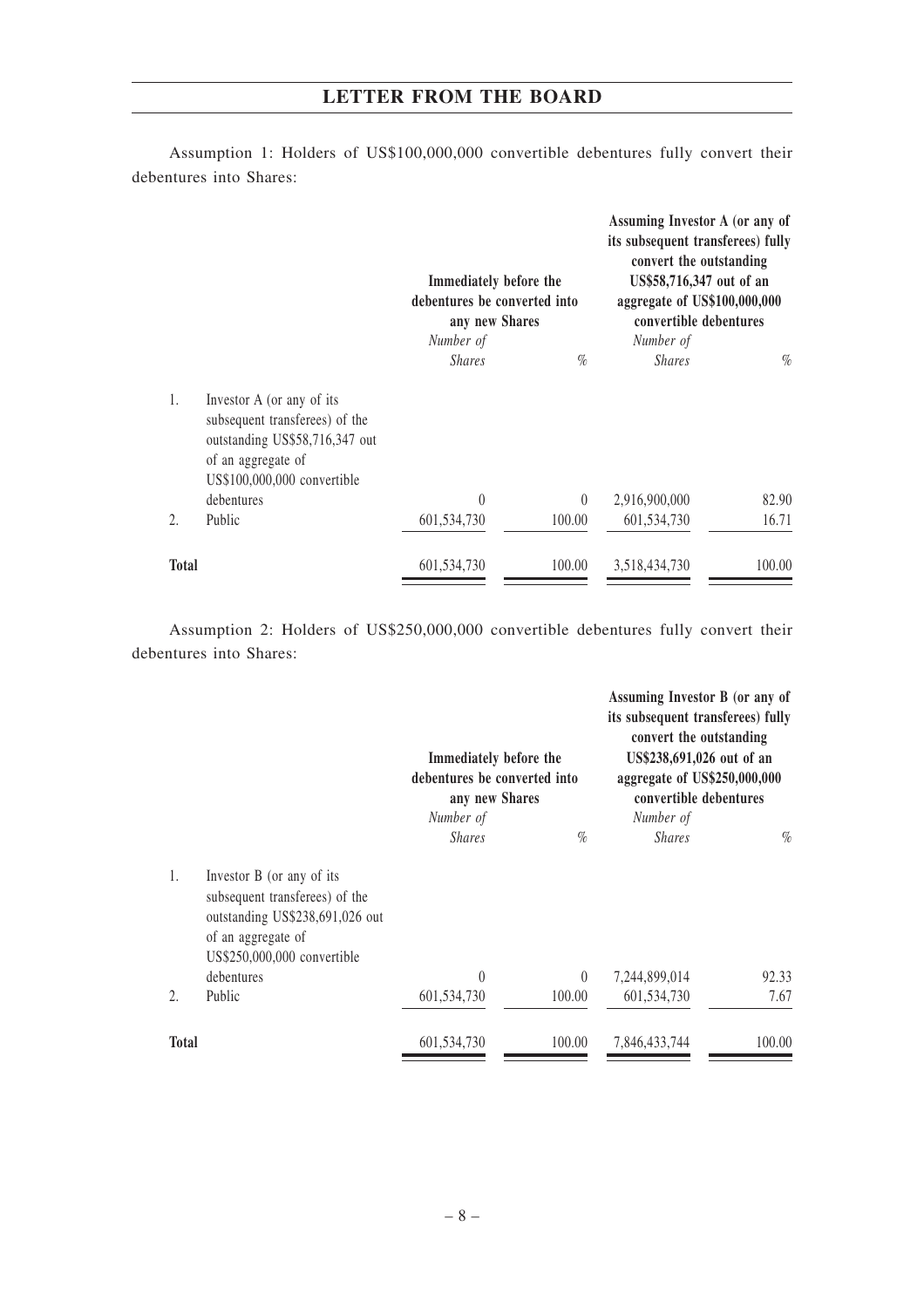|              |                                                                                                                                                                                                                                                                                                                         | Immediately before the<br>debentures be converted into<br>any new Shares |          | Assuming Investor A (or any of<br>its subsequent transferees) and<br>Investor B (or any of its<br>subsequent transferees) fully<br>convert the outstanding<br>US\$58,716,347 and<br>US\$238,691,026 convertible<br>debentures |        |
|--------------|-------------------------------------------------------------------------------------------------------------------------------------------------------------------------------------------------------------------------------------------------------------------------------------------------------------------------|--------------------------------------------------------------------------|----------|-------------------------------------------------------------------------------------------------------------------------------------------------------------------------------------------------------------------------------|--------|
|              |                                                                                                                                                                                                                                                                                                                         | Number of<br><b>Shares</b>                                               | $\%$     | Number of<br><b>Shares</b>                                                                                                                                                                                                    | $\%$   |
| 1.<br>2.     | Investor A (or any of its<br>subsequent transferees) of the<br>outstanding US\$58,716,347 out<br>of an aggregate of<br>US\$100,000,000 convertible<br>debentures<br>Investor B (or any of its<br>subsequent transferees) of the<br>outstanding US\$238,691,026 out<br>of an aggregate of<br>US\$250,000,000 convertible | $\theta$                                                                 | $\theta$ | 2,916,900,000                                                                                                                                                                                                                 | 27.10  |
|              | debentures                                                                                                                                                                                                                                                                                                              | $\theta$                                                                 | $\theta$ | 7,244,899,014                                                                                                                                                                                                                 | 67.31  |
| 3.           | Public                                                                                                                                                                                                                                                                                                                  | 601,534,730                                                              | 100.00   | 601,534,730                                                                                                                                                                                                                   | 5.59   |
| <b>Total</b> |                                                                                                                                                                                                                                                                                                                         | 601,534,730                                                              | 100.00   | 10,763,333,744                                                                                                                                                                                                                | 100.00 |

Assumption 3: Both holders of US\$100,000,000 and US\$250,000,000 convertible debentures fully convert their debentures into Shares:

## **5. REASON FOR ENTERING INTO THE AMENDMENT AGREEMENTS**

*Regarding conversion price*

Investor A raised that the fixed conversion price of HK\$3.875 is far too high than the recent market share price of the Company and is unfair to investors even though Investor A still has confident in the future of the Company and has performed its obligation under the subscription agreement in good faith. Investor A expressed a lack of interest to continue subscription.

Under the current economic environment, the Company hopes that both Investor A and Investor B continue to invest in the Company. Whether it is Investor A, Investor B or any subsequent debenture holders, the Company welcome their conversion of the debentures into Shares and then place out in open market, which ultimately turn liability to capital. Therefore the Company agrees that debenture holders convert the debentures into Shares based on the market price.

For the floor price, the Investors insisted the current par value of US\$0.001, after arm's length negotiation both the Company and the Investors agreed to take HK\$0.10 as a compromised floor price between HK\$0.235 (the average closing price of five consecutive trading days immediate prior to the date of the Agreements) and US\$0.001.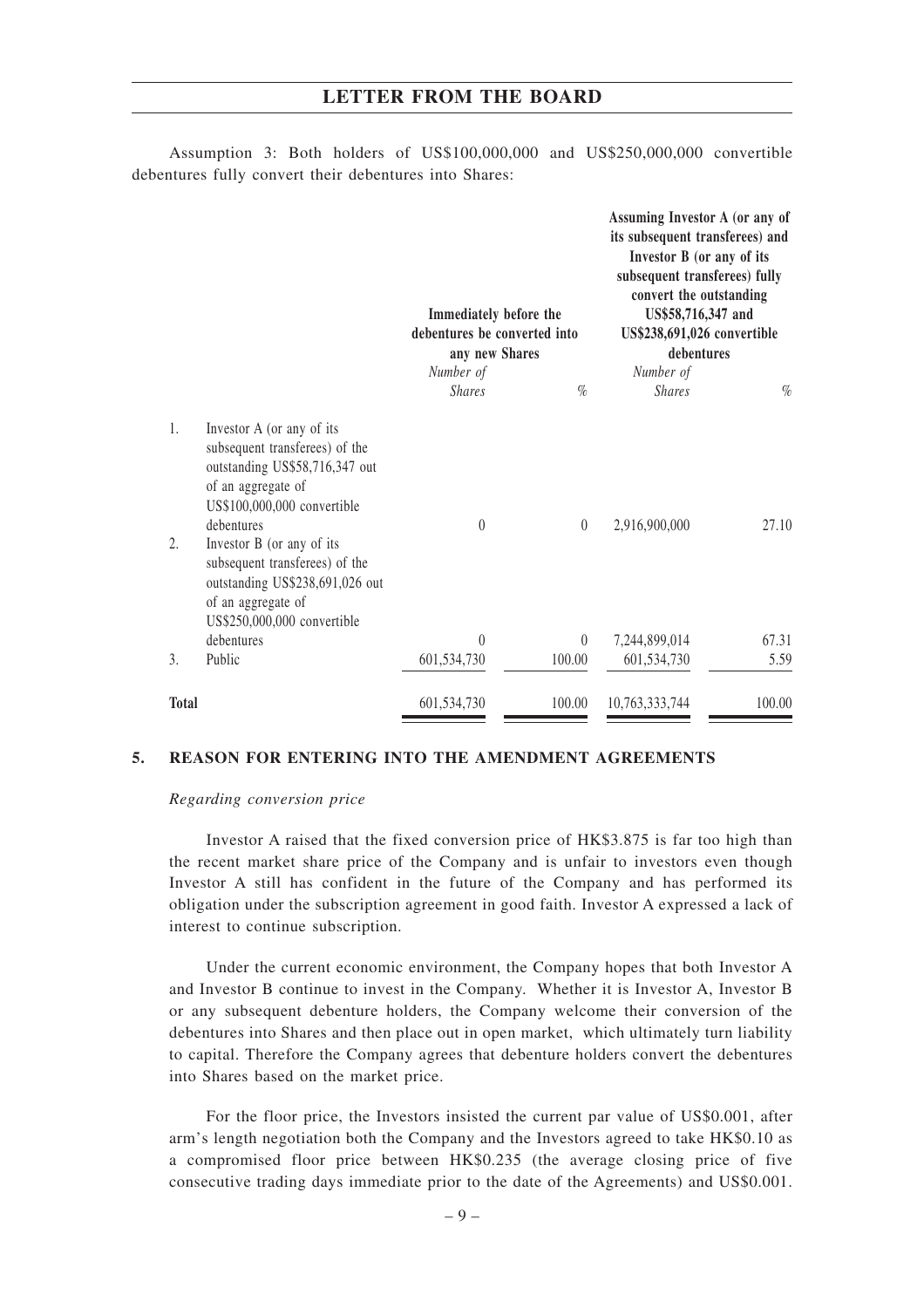#### *Regarding flexible payment schedule*

Since entering into the subscription agreements in 2009 and 2011, the Company has yet to receive full payments of the convertible debentures from the Investors. The Investors said in view of the economic environment, they could only either pay in installments or stop the investment. The Company wishes the Investors pay for the convertible debentures as soon as possible, but in considering of the using of proceeds in a) increasing the oil production, it is a long-term investment and can be flexible in time span; b) increasing of graphite reserve, the Company's existing graphite reserve can supply the market until 2014; and c) that the Company is in search of opportunities of enhancing high-tech contents of the electronic products, the capital need is also flexible. If the Company receives full payment from the Investors in or before 2014, it is still a better way to obtain funding than the Investors stop investing in the Company.

#### *Regarding the number of conversion Shares*

#### (i) For US\$100,000,000 convertible debentures

One of the amendment has been made in the Amendment Agreement A that the total number of conversion Shares (for the whole US\$100,000,000 debentures) will not exceed 3,000,000,000 Shares. As at the Latest Practicable Date, Investor A and their subsequent debenture holders converted 83,100,000 Shares, therefore 2,916,900,000 new Shares can be issued and allotted under the Amendment Agreement A. The new number of 3,000,000,000 Shares was determined with reference to the market price, i.e. the principal amount of US\$100,000,000 over the average closing price of five consecutive trading days immediate prior to the date of the Agreements (HK\$0.235). If in the worst case scenario that Investor A converts the outstanding of US\$58,716,347 at the floor price of HK\$0.10, approximately 4,579,875,066 conversion Shares should be issued and allotted. Therefore the Company regards 3,000,000,000 conversion Shares is acceptable, especially under the current uncertain economic environment and the capital need of the Company. The amendment was negotiated in arm's length between the Company and Investor A as a mutual beneficial measure to strike a balance between the interest of the Company and the interest of Investor A.

#### (ii) For US\$250,000,000 convertible debentures

For the US\$250,000,000 convertible debentures 7,500,000,000 conversion Shares is also determined with reference to the market price, i.e. the principal amount of US\$250,000,000 over the average closing price of five consecutive trading days immediate prior to the date of the Agreements (HK\$0.235). As at the Latest Practicable Date, there is an outstanding debentures of approximately US\$238,691,026. Since 95% of the debentures has not been converted, Investor B and the subsequent debenture holders will convert the Shares with reference to market price and the introduction of a new floor price of HK\$0.10, the Company believes that it is fair to both the Company and Investor B and a balance of interest is struck between the parties.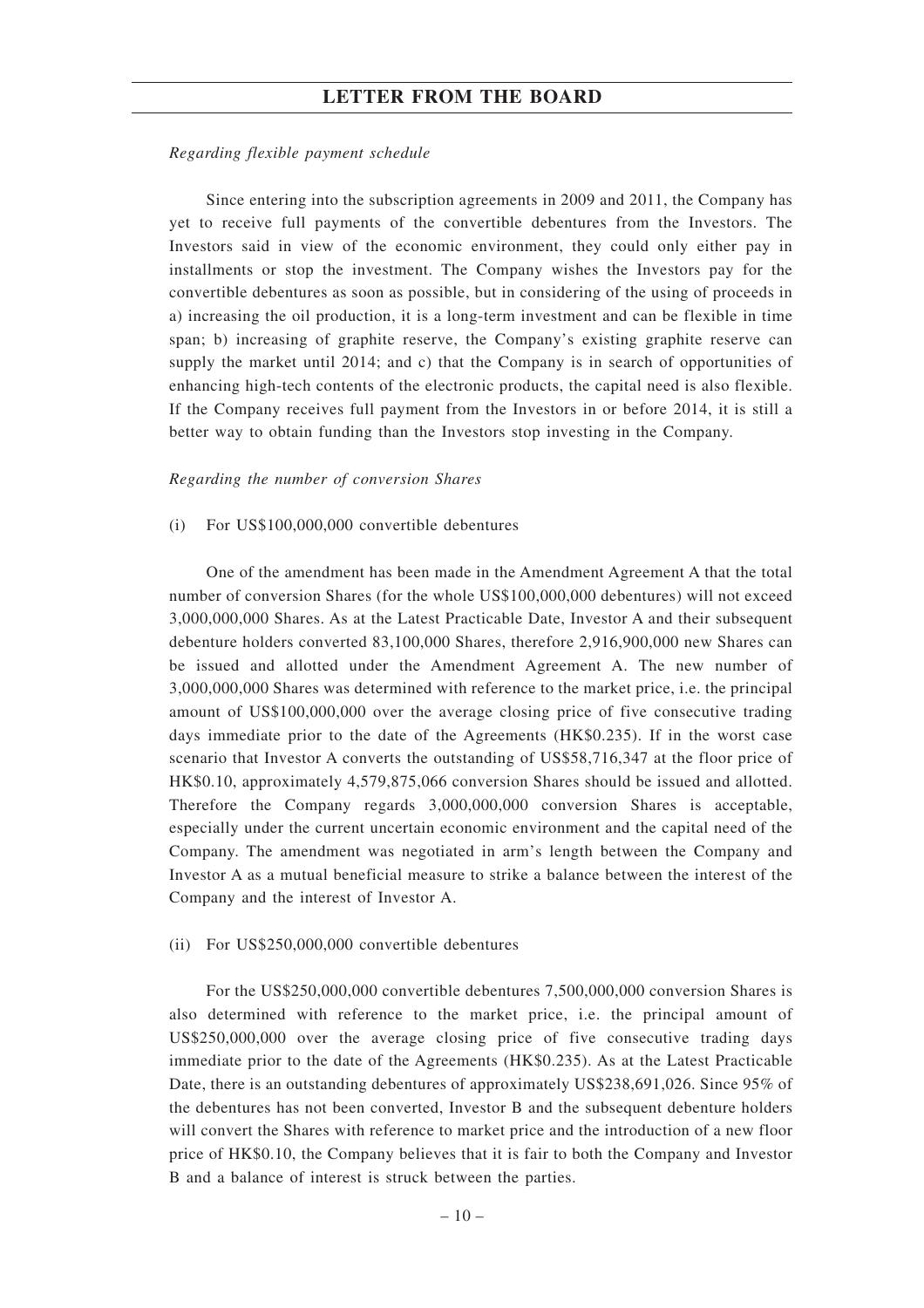## **LISTING APPROVAL**

An application for the listing of and permission to deal in the new Shares will be made to the Stock Exchange.

## **UNDERTAKING OF THE DIRECTORS**

The Directors have undertaken to the Stock Exchange that the Company will disclose to the Stock Exchange any dealings in the convertible debentures made by any connected persons of the Group (as defined under the Listing Rules) immediately upon the Company becoming aware of such dealing.

## **INFORMATION OF THE COMPANY**

The principal activities of the Company are investment holding, and through its subsidiaries, the Company develops, explores and produces crude oil and graphite in Indonesia and China, and provides electronics manufacturing services in United Kingdom.

### **EGM**

The notice of EGM is set out on pages 12 to 13 of this circular. There is a form of proxy for use at the EGM accompanying this circular. Whether or not you are able to attend the EGM, you are requested to complete the accompanying form of proxy in accordance with the instructions printed thereon and return the same to the Company's share registrar, Computershare Hong Kong Investor Services Limited, at 46th Floor, Hopewell Centre, 183 Queen's Road East, Wanchai, Hong Kong as soon as possible but in any event not less than 48 hours before the time appointed for the holding of the EGM or any adjourned meeting. Completion and delivery of the form of proxy will not preclude you from attending and voting in person at the EGM if you so wish.

The resolutions proposed to be approved at the EGM will be taken by poll and an announcement will be made by the Company on the results of the EGM.

## **RECOMMENDATION**

The Directors consider that the Amendments Agreement are fair and reasonable and in the interests of the Company and the Shareholders as a whole. Accordingly, the Directors recommend the Shareholders to vote in favour of the ordinary resolutions as set out in the notice of EGM.

> For and on behalf of **South Sea Petroleum Holdings Limited Guan Xinmin** *Chairman*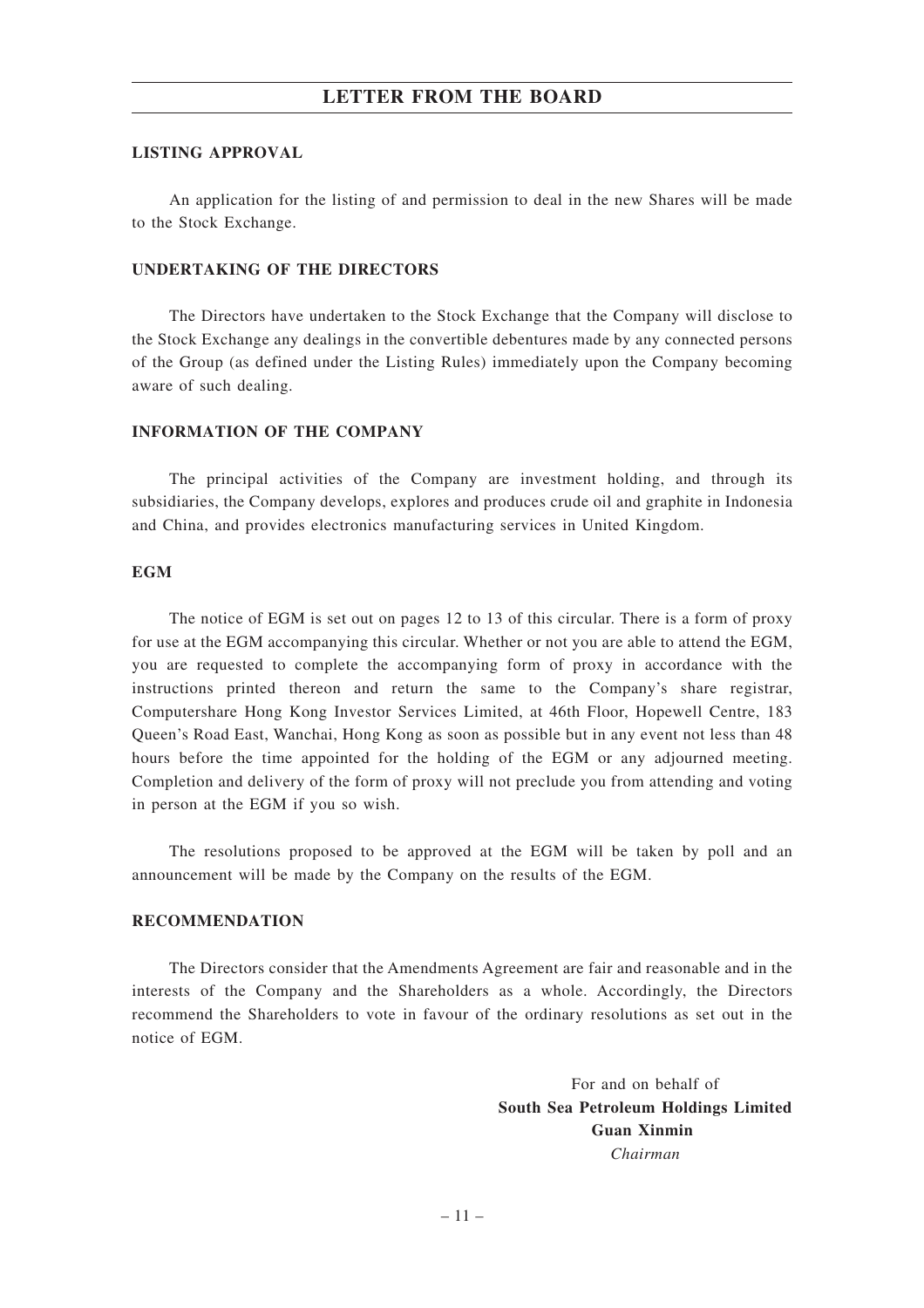# **NOTICE OF EGM**

# SSPV南海石油 **SOUTH SEA PETROLEUM HOLDINGS LIMITED 南 海 石 油 控 股 有 限 公 司**

*(Incorporated in Hong Kong with limited liability)* **(Stock Code: 076)**

**NOTICE IS HEREBY GIVEN** that an extraordinary general meeting of South Sea Petroleum Holdings Limited (the "Company") will be held at 11 a.m. on 7 March 2012 at Level 16, Man Yee Building, 68 Des Voeux Road Central, Hong Kong for the purpose of considering and if thought fit, passing, with or without modifications, the following resolutions which will be proposed as ordinary resolutions:

## **ORDINARY RESOLUTIONS**

## 1. "**THAT**

- (a) the Amendment Agreement A (as defined in the circular of the Company dated 16 February 2012 (the "Circular") dispatched to shareholders of the Company) dated 6 January 2012 in relation to the amended terms of an aggregate of US\$100,000,000 convertible debentures due 9 December 2015, together with the terms set out in the Supplementary Documents (as defined in the Circular) dated 26 January 2012, be and is hereby approved, confirmed and ratified; and
- (b) the directors of the Company be and are hereby authorized to take all steps necessary or expedient in their opinion to implement and/or give effect to the terms of the Amendment Agreement A and the Supplementary Documents including (without limitations) the issue of not exceeding 3,000,000,000 conversion shares (for the whole US\$100,000,000 convertible debentures in the subscription agreement dated 9 December 2009)."

## 2. "**THAT**

(a) the Amendment Agreement B (as defined in the Circular) dated 6 January 2012 in relation to the amended terms of an aggregate of US\$250,000,000 convertible debentures due 4 April 2021, together with the terms set out in the Supplementary Documents (as defined in the Circular) dated 26 January 2012, be and is hereby approved, confirmed and ratified; and